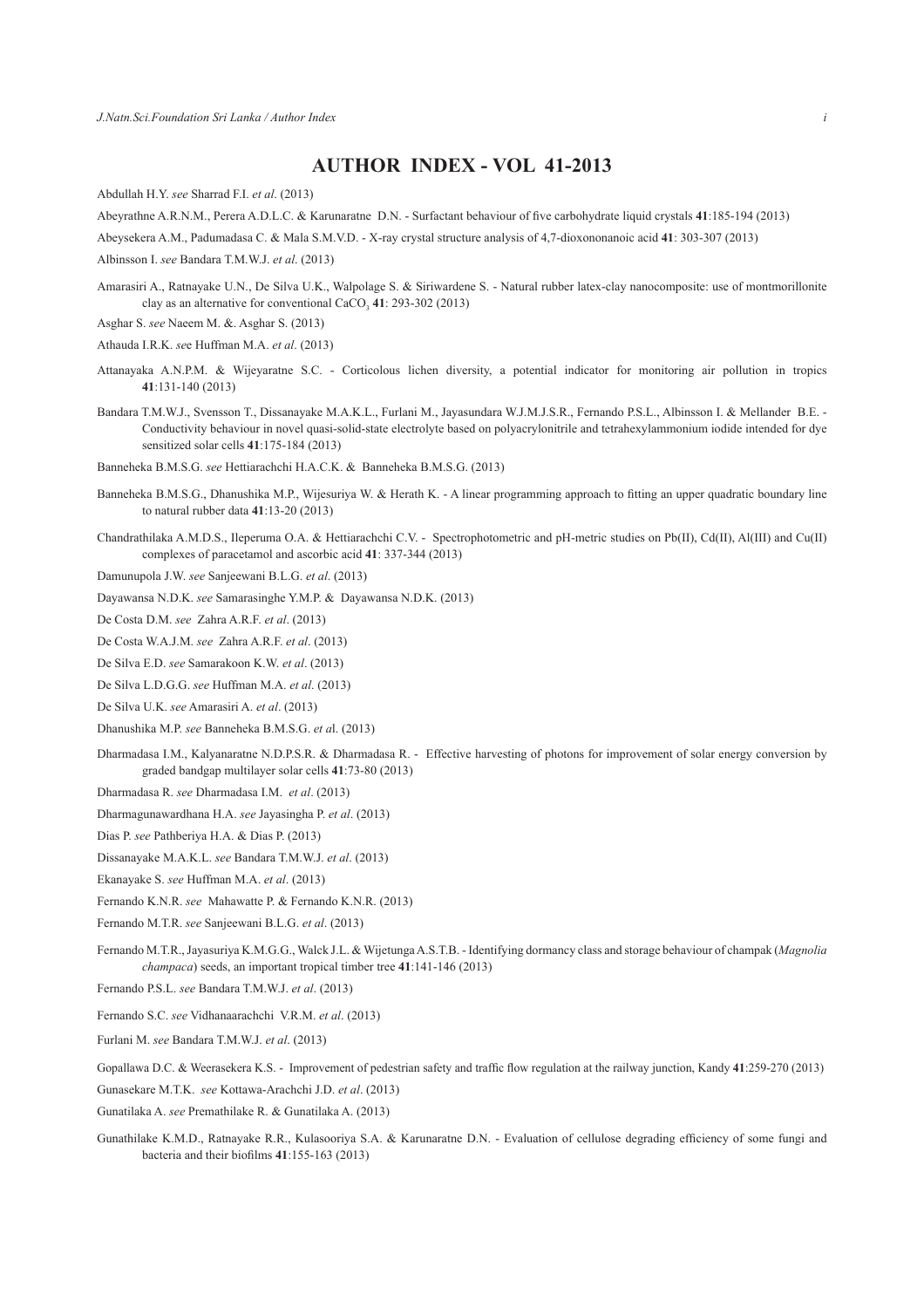- Hamoudi A.K. *see* Sharrad F.I. *et al*. (2013)
- Hasegawa H. *see* Huffman M.A. *et al*. (2013)
- Hemachandra P.V. *see* Madurangi S.A.P. *et al*. (2013)
- Herath K. *see* Banneheka B.M.S.G. *et al*. (2013)
- Hettiarachchi C.V. *see* Chandrathilaka A.M.D.S. *et al*. (2013)
- Hettiarachchi H.A.C.K. & Banneheka B.M.S.G. Time series regression and artificial neural network approaches for forecasting unit price of tea at Colombo auction **41**:35-40 (2013)
- Huffman M.A., Nahallage C.A.D., Hasegawa H., Ekanayake S., De Silva L.D.G.G. & Athauda I.R.K. Preliminary survey of the distribution of four potentially zoonotic parasite species among primates in Sri Lanka **41**:319-326 (2013)
- Ileperuma O.A. *se*e Chandrathilaka A.M.D.S. *et al*. (2013)
- Ishidaira H. *see* Wickramaarachchi T.N. *et al*l. (2013)
- Jayasingha P., Pitawala A. & Dharmagunawardhana H.A. Fate of urea fertilizers in sandy aquifers: laboratory and field case study from Kalpitiya, Sri Lanka **41**:121-129 (2013)
- Jayasinghe J.M.J.W. & Uduwawala D.N. Optimization of the performance of patch antennas using genetic algorithms **41**:113-120 (2013)

Jayasinghe L. *see* Kottawa-Arachchi J.D.*et al*. (2013)

- Jayasundara W.J.M.J.S.R. *see* Bandara T.M.W.J. *et al*. (2013)
- Jayasuriya K.M.G.G. *see* Fernando M.T.R. *et al*. (2013)
- Jayasuriya K.M.G.G. *see* Sanjeewani B.L.G. *et al*. (2013)
- Jeon Y.J. *see* Samarakoon K.W. *et al*. (2013)
- Jinasena K.D.S. & Sonnadara D.U.J. Computer simulation of tree development with random variations and probabilistic growth of branches **41**:229-235 (2013)
- Joshua W.D., Thushyanthy M. & Nanthagoban N. Seasonal variation of water table and groundwater quality of the karst aquifer of the Jaffna Peninsula-Sri Lanka **41**:3-12 (2013)
- Jude P.J. *see* Kannathasan S. *et al*. (2013)
- Kalyanaratne N.D.P.S.R. *see* Dharmadasa I.M. *et al*. (2013)
- Kandasamy G., Rajapakse R.P.V.J. & Rajakaruna R.S. Gastrointestinal and blood parasites of a free grazing flock of sheep in Kaithady farm in the Jaffna District **41**:195-201 (2013)
- Kannathasan S., Suthakar K., Jude P.J. & Surendran S.N. Potential risk areas for dengue in the Jaffna Municipal Area in Northern Sri Lanka **41**:165-168 (2013)
- Karunaratne D.N. *see* Abeyrathne A.R.N.M. *et al*. (2013)
- Karunaratne D.N. *see* Gunathilake K.M.D. *et al*. (2013)
- Karunaratne D.N. *see* Weerasinghe A. *et al*. (2013)
- Karunaratne V. *see* Weerasinghe A. *et al*. (2013)
- Kim E.A. *see* Samarakoon K.W. *et al*. (2013)
- Kottawa-Arachchi J.D., Gunasekare M.T.K., Ranatunga M.A.B., Punyasiri P.A.N. & Jayasinghe L. Use of biochemical compounds in tea germplasm characterization and its implications in tea breeding in Sri Lanka **41**: 309-318 (2013)
- Krishnapillai N. & Wijeratnam R.S.W. *Aspergillus* rot of ripe mangoes (*Mangifera indica L.*) var. Ambalavi, Willard and Karuthakolumban **41**:69-70 (2013)
- Kulasooriya S.A. *see* Gunathilake K.M.D. *et al*. (2013)
- Kulathunga D.R. & Mahanama K.R.R. Fingerprinting diesel and petrol fuels for adulteration in Sri Lanka **41**: 287-292 (2013)
- Lakmal H.H.C. *see* Samarakoon K.W. *et al*. (2013)
- Lee J.H. *see* Samarakoon K.W. *et al*. (2013)
- Madurangi S.A.P., Ratnasekera D., Senanayake S.G.J.N., Samarasinghe W.L.G. & Hemachandra P.V. Antixenosis and antibiosis effects of O*ryza nivara* accessions harbouring bph2 gene on brown planthopper [*Nilaparvata lugens* (Stal)] **41**:147-154 (2013)
- Magana-Arachchi D.N. & Wanigatunge R.P. First report of genus *Chroococcidiopsis* (cyanobacteria) from Sri Lanka: a potential threat to human health **41**:65-68 (2013)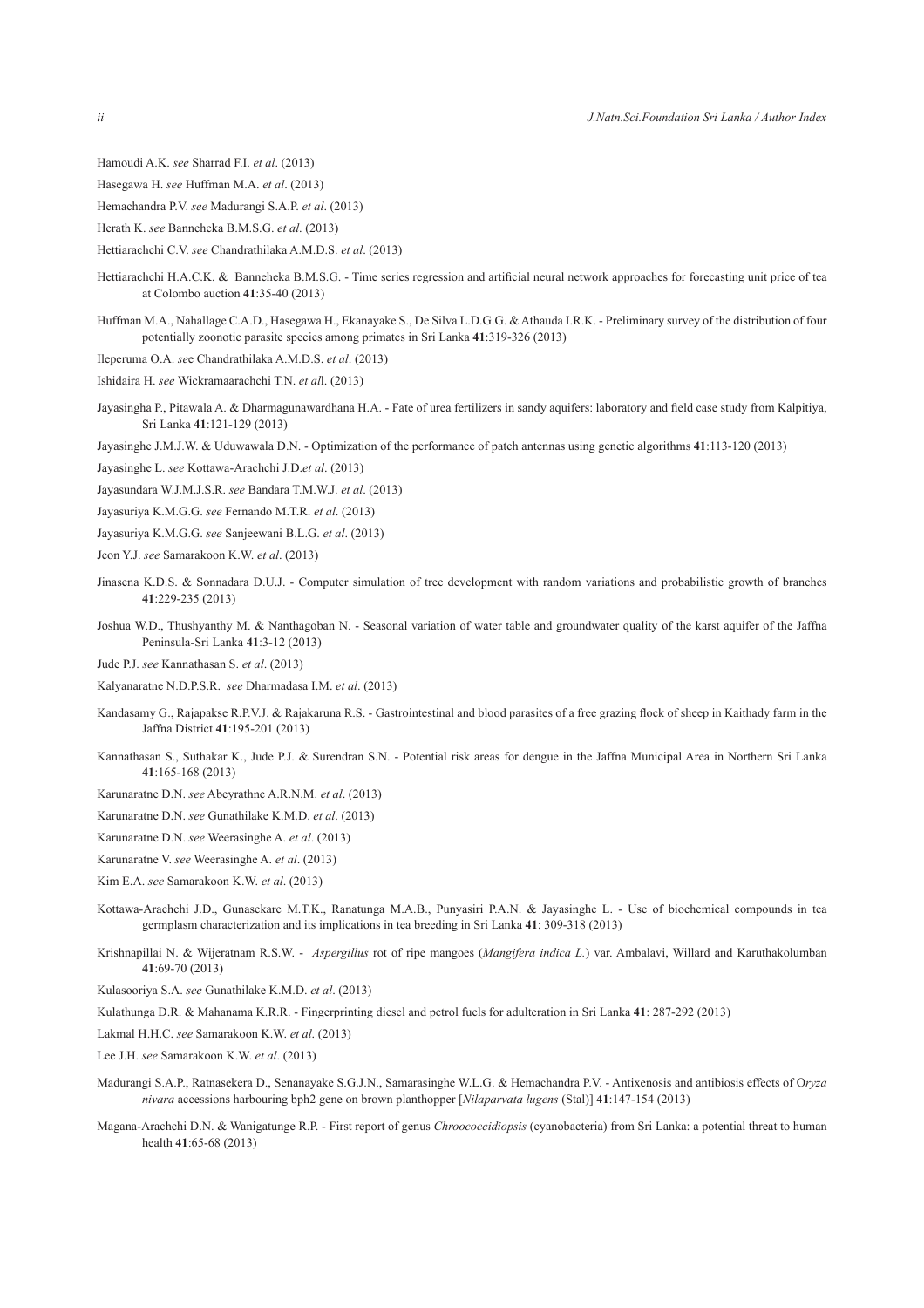- Mahanama K.R.R. *see* Kulathunga D.R. & Mahanama K.R.R. (2013)
- Mahawatte P. & Fernando K.N.R. Radioactivity levels in beach sand from the West Coast of Sri Lanka **41**:279-285 (2013)
- Mala S.M.V.D. *see* Abeysekera A.M. *et al*. (2013)
- Mellander B.E. *see* Bandara T.M.W.J. *et al*. (2013)
- Naeem M. &. Asghar S. A novel mutual dependence measure in structure learning **41**:203-208 (2013)
- Nahallage C.A.D. *see* Huffman M.A. *et al*. (2013)
- Nanthagoban N. *see* Joshua W.D. *et al*. (2013)
- Padumadasa C. *see* Abeysekera A.M. *et al*. (2013)
- Pathberiya H.A. & Dias P. Modelling electricity sales in Sri Lanka and Colombo city using different statistical methods **41**:41-51 (2013)
- Perera A.D.L.C. *see* Abeyrathne A.R.N.M. *et al*. (2013)
- Perera P.I.P. *see* Vidhanaarachchi V.R.M. *et al*. (2013)
- Perera P.K., Rajapakse R.P.V.J. & Rajakaruna R.S. Gastrointestinal parasites of dogs in Hantana area in the Kandy District **41**:81-91 (2013)
- Pitawala A. *see*Jayasingha P. *et al*. (2013)
- Premathilake R. & Gunatilaka A. Chronological framework of Asian Southwest Monsoon events and variations over the past 24,000 years in Sri Lanka and regional correlations **41**:219-228 (2013)
- Punyasiri P.A.N. *see* Kottawa-Arachchi J.D. *et al*. (2013)
- Puvenendran S. *see* Weerasinghe A. *et al*. (2013)
- Radhi R.A. *see* Sharrad F.I. *et al*. (2013)
- Rajakaruna R.S. *see* Kandasamy G. *et al*. (2013)
- Rajakaruna R.S. *see* Perera P.K. *et al*. (2013)
- Rajapakse R.P.V.J. *see* Kandasamy G. *et al*. (2013)
- Rajapakse R.P.V.J. *see* Perera P.K. *et a*. (2013)
- Ranatunga M.A.B. *see* Kottawa-Arachchi J.D. *et al*. (2013)
- Ratnasekera D. *see* Madurangi S.A.P. *et al*. (2013)
- Ratnayake R.R. *see* Gunathilake K.M.D. *et al*. (2013)
- Ratnayake U.N. *see* Amarasiri A. *et al*. (2013)
- Samarakoon K.W., Lee J.H., De Silva E.D., Kim E.A., Wijesundara R.L.C., Lakmal H.H.C. & Jeon Y.J. Bioactivity evaluation of organic solvent extractions of *Ganoderma lucidum*: a Sri Lankan basidiomycete **41**:249-257 (2013)
- Samarasinghe W.L.G. *see* Madurangi S.A.P. *et al*. (2013)
- Samarasinghe Y.M.P. & Dayawansa N.D.K. A remote sensing and GIS based study in assessment of the degradation risk of the Kolonnawa marsh **41**: 327-335 (2013)
- Sanjeewani B.L.G., Jayasuriya K.M.G.G., Fernando M.T.R. & Damunupola J.W. Storage and germination treatments for seeds of an ornamentally important palm, *Livistona rotundifolia* (Lam.) Mart. **41**: 273-277 (2013)
- Senanayake S.G.J.N. *see* Madurangi S.A.P. *et al*. (2013)
- Sharrad F.I., Hamoudi A.K., Radhi R.A. & Abdullah H.Y. Inelastic electron scattering from light nuclei **41**:209-217 (2013)
- Siriwardene S. *see* Amarasiri A. *et al*. (2013)
- Sonnadara D.U.J. *see* Jinasena K.D.S. & Sonnadara D.U.J. (2013)
- Sonnadara D.U.J. *see* Thevakaran A. & Sonnadara D.U.J. (2013)
- Subasinghe S. *see* Warakagoda P.S. & Subasinghe S. (2013)
- Surendran S.N. *see* Kannathasan S. *et al*. (2013)
- Suthakar K. *see* Kannathasan S. *et al*. (2013)
- Svensson T. *see* Bandara T.M.W.J. *et al*. (2013)
- Thevakaran A. & Sonnadara D.U.J. Reconstruction of missing monthly temperature observations in Jaffna, Sri Lanka **41**:21-28 (2013)
- Thushyanthy M. *see* Joshua W.D. *et al*. (2013)
- Uduwawala D.N. *see* Jayasinghe J.M.J.W. & Uduwawala D.N. (2013)
- Vidhanaarachchi V.R.M., Fernando S.C., Perera P.I.P. & Weerakoon L.K. Application of un-fertilized ovary culture to identify elite mother palms of *Cocos nucifera* L. with regenerative potential **41**:29-34 (2013)